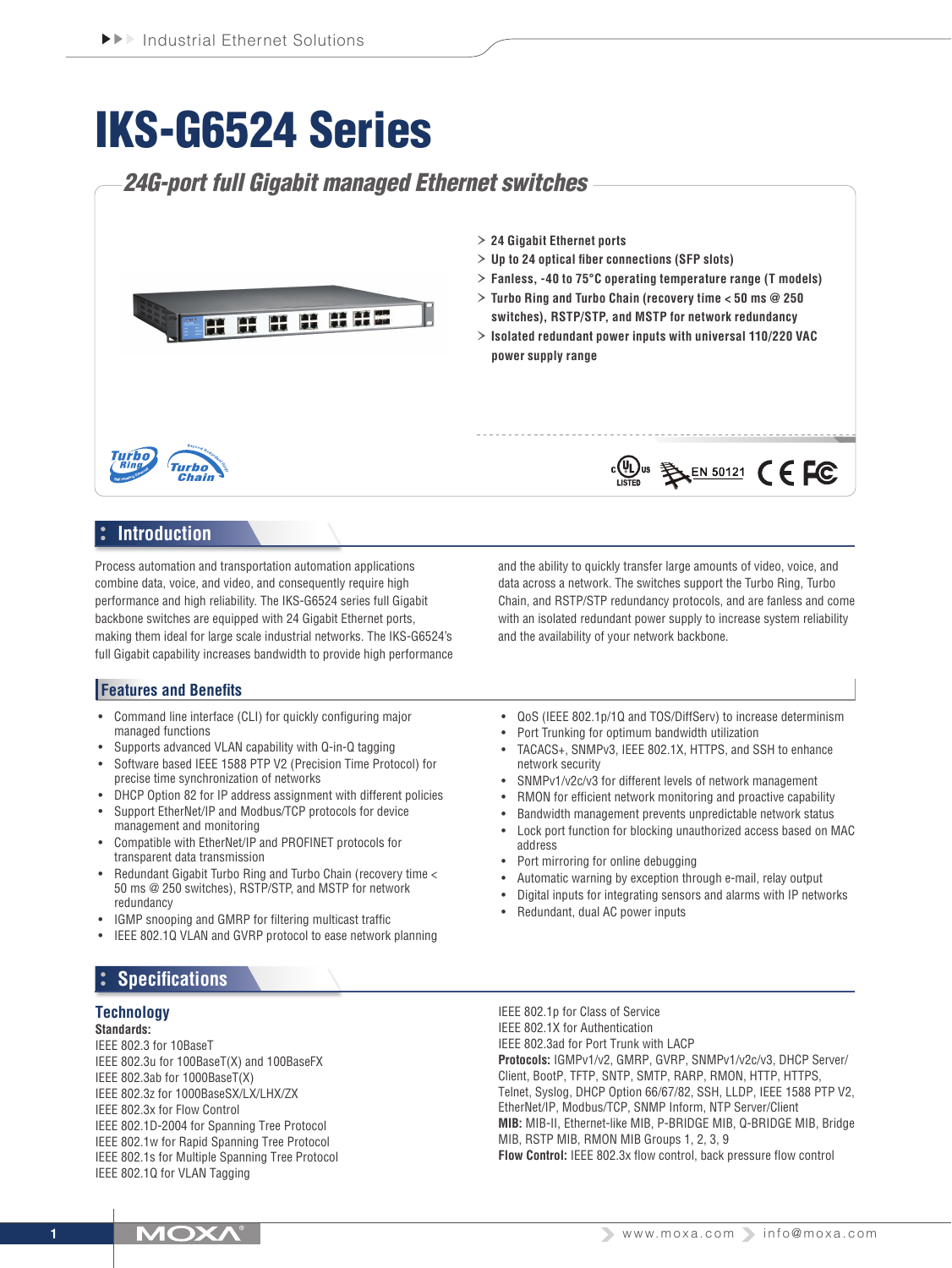## **Switch Properties**

**Priority Queues:** 8 **Max. Number of Available VLANs:** 256 **VLAN ID Range:** VID 1 to 4094 **IGMP Groups and Multicast Route:** 1000 **MAC Table Size:** 16 K **Packet Buffer Size:** 12 Mbit **DRAM Size:** 128 MB **Flash Size:** 16 MB **Jumbo Frame Size:** 9 KB **Switching Fabric Capacity: 48 Gbps Forwarding Rate:** 35.7 Mpps (packets per second)

#### **Interface**

**Gigabit Ethernet:** 10/100/1000BaseT(X) or 100/1000BaseSFP slot **Console Port:** RS-232 (RJ45 connector) **LED Indicators:** STAT, PWR1, PWR2, FAULT, MSTR/HEAD, CPLR/TAIL **Alarm Contact:** 1 relay output with current carrying capacity of 2 A @ 30 VDC

**Digital Inputs:** 1 input with the same ground, but electrically isolated from the electronics.

- +13 to +30V for state "1"
- -30 to +3V for state "0"
- Max. input current: 8 mA

#### **Power Requirements**

**Input Voltage:** 110/220 VAC (85 to 264 VAC) **Input Current:** Max. 0.79/0.44 A @ 110/220 VAC **Overload Current Protection:** Present **Reverse Polarity Protection:** Present

#### **Physical Characteristics**

**Housing:** IP30 protection **Dimensions:** 440 x 44 x 386.9 mm (17.32 x 1.73 x 15.23 in) **Weight:** 5.1 kg **Installation:** 19'' rack mounting

## **Environmental Limits**

**Operating Temperature:** Standard Models: 0 to 60°C (32 to 140°F) Wide Temp. Models: -40 to 75°C (-40 to 167°F) **Storage Temperature:** -40 to 85°C (-40 to 185°F) **Ambient Relative Humidity:** 5 to 95% (non-condensing)

## **Standards and Certifications**

**Safety:** UL 60950-1, EN 60950-1 **EMI:** FCC Part 15 Subpart B Class A, EN 55022 Class A **EMS:** EN 61000-4-2 (ESD) Level 3, EN 61000-4-3 (RS) Level 3,

EN 61000-4-4 (EFT) Level 3, EN 61000-4-5 (Surge) Level 3, EN 61000-4-6 (CS) Level 3, EN 61000-4-8, EN 61000-4-11 **Rail Traffic:** EN 50121-4 **Shock:** IEC 60068-2-27 **Freefall:** IEC 60068-2-32 **Vibration:** IEC 60068-2-6 Note: Please check Moxa's website for the most up-to-date certification status.

#### **MTBF** (mean time between failures)

**Time:**

IKS-G6524: 282,390 hrs IKS-G6824: 280,035 hrs **Database:** Telcordia (Bellcore), GB

#### **Warranty**

**Warranty Period:** 5 years **Details:** See www.moxa.com/warranty